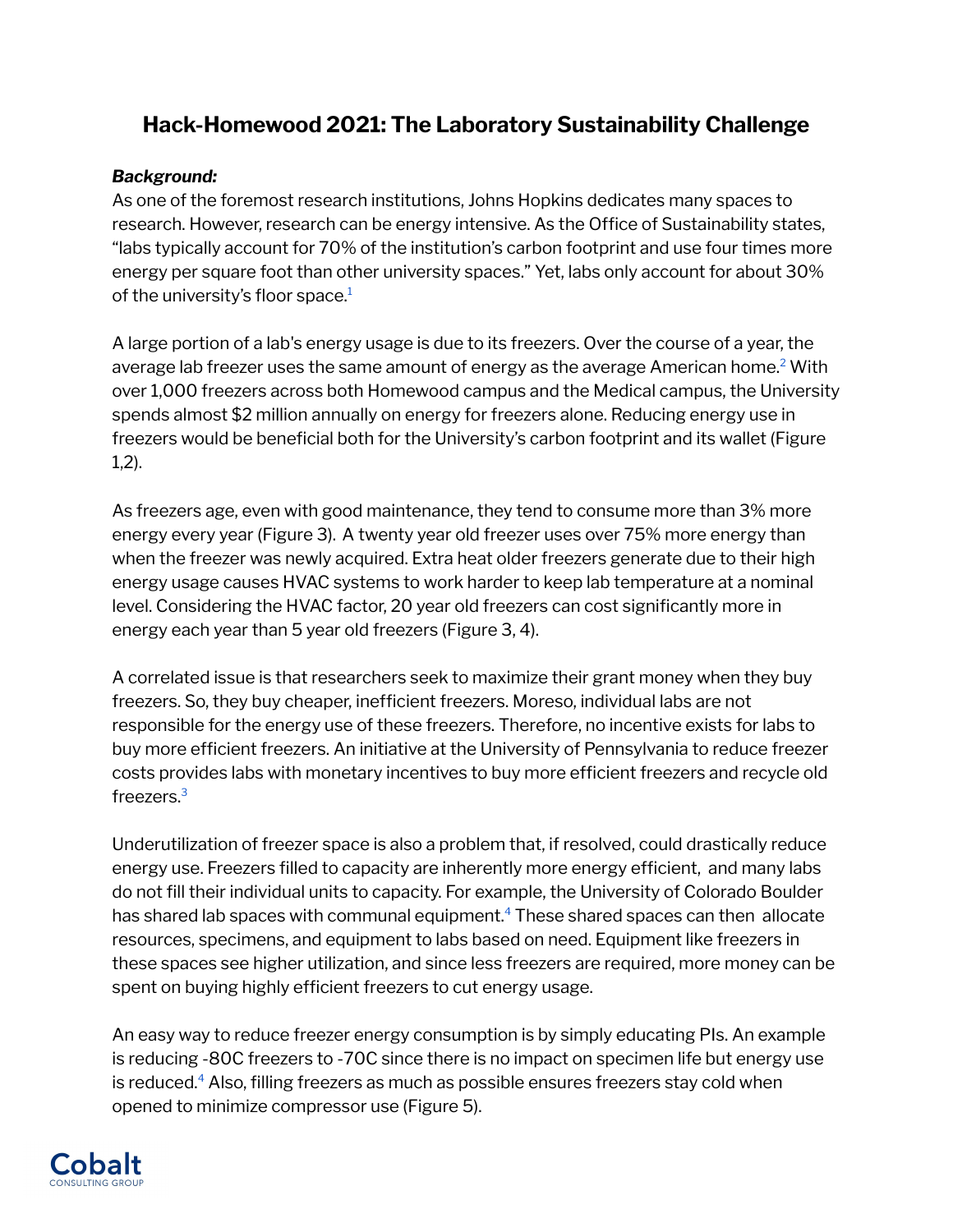In consideration of the above sustainability issue, solutions submitted are expected to reduce energy cost for the university, be realistically implementable, demonstrate compatibility with laboratory workflows, and be viable long-term.

# **Solution Criteria and Specifics**

## *Cost Reduction:*

Most important to the University is the potential to reduce energy costs. Due to the predictable nature of freezer wear and tear, it is estimated that for each year of use, a freezer becomes 3% more inefficient. Currently, freezer purchases are made on a lab-by-lab basis. Principal investigators (PIs) generally choose the cheapest freezer with the largest volume. Because the University pays for but does not monitor individual lab energy usage, there is currently no incentive for labs to choose a more expensive, energy efficient freezer or to replace an old unit. At the medical campus alone, it is estimated that an extra \$2 million is spent each year on excess energy used by inefficient freezer units, some of which are more than 20 years old.

In addition, the use of existing freezers is not optimized. While there have been university-wide campaigns to educate labs about best practices for ULT freezers such as filling to maximum capacity, regular cleaning, and reducing time open, high turnover in lab managers and workers, and lack of centralization for freezer monitoring have rendered efforts relatively ineffective thus far. The best solution to reduce costs will be multifaceted. Factors to consider when developing your own solution include: replacing old units, incentivizing the purchase of energy efficient new freezers, ensuring efficient use of space in units, and educating labs about best practices.

## *Implementability:*

The end goal of the case competition is to present the winning solution to University administration. In order for a solution to be viable, a realistic implementation plan must be considered. While this is an overarching criterion, the best solution will be actionable in the scale of several months and will consider factors such as required initial investment, how much manpower would be required to execute, how training/education initiatives will be distributed, and how much oversight will be required for implementation and in the long term. A major component of any solution involves PI buy-in. Without support from the labs themselves, a solution will not succeed. Consider what, if any, incentive (financial or otherwise) labs might be given to partake in improving freezer efficiency.

## *Compatibility with Existing Workflow:*

While the case competition's goal is to reduce energy usage in labs for the university's benefit, PIs will experience the brunt of any proposed changes. Therefore, a viable solution must be compatible with current laboratory workflows. This requirement is difficult to

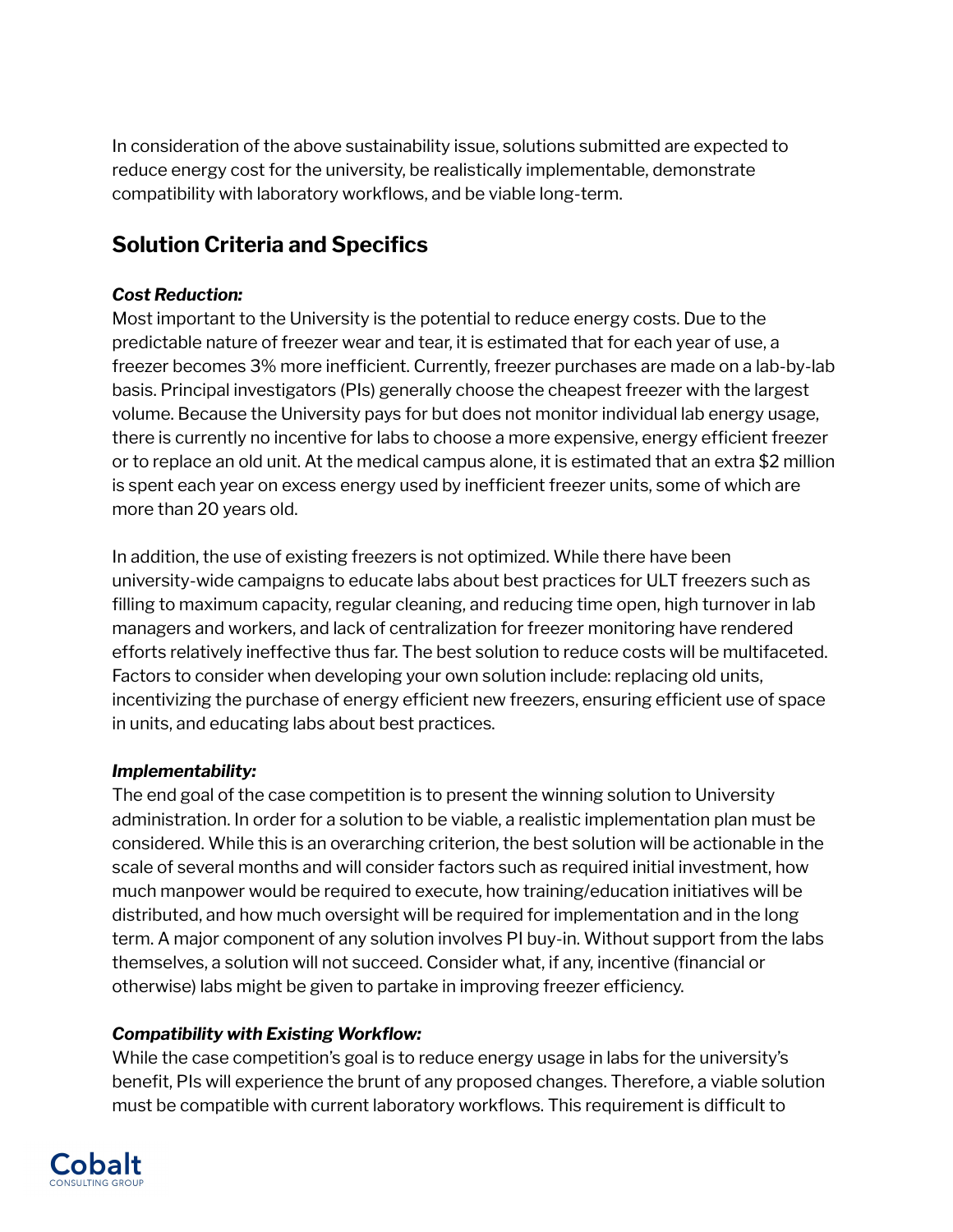implement due to the vastly different setups labs can have. However, a strong solution must be considerate of all PIs' time. Factors to examine include how the current workflow looks, how much time would a PI have to spend implementing this solution, how this solution would change lab workflows, and how much extra cost is required to make the solution compatible with the PI's workflow.

## *Longevity:*

An area of difficulty previous solutions ran into was long term effectiveness. Previous efforts made, such as the Green Labs challenge initiative last year, saw labs fill out forms making promises to improve the sustainability and efficiency of ULT freezers. However, as time progressed, there was little follow through with promises made since the trouble to go through (e.g. having to find a place to store samples for the time during freezer upgrades or adjustments) was greater than the individual benefit. PIs and lab members will not implement solutions if there is difficulty in communicating or demonstrating a financial or environmental benefit to their labs. Therefore, a solution must address short term implementation as addressed above, and must outline a clear plan for long-term system maintenance to increase retention, which would likely include an incentive for the PI. Longevity of the solution itself without relying on the PI or lab members directly is critical as there is significant turnover of faculty year-to-year.

## *Trade-offs:*

As no solution will be able to address all aspects of a problem perfectly, a solution must be designed taking into account all sides of the issue and the impact of each element. Therefore, a solution must include a breakdown of the tradeoffs or a cost benefit analysis of the solution versus current methods of lab refrigeration. This breakdown should address the above categories of cost, implementability, lab workflow, and longevity. When considering this, the breakdown should take into account the impact on individual lab members (ie. lab techs, graduate students, post docs, undergraduates, etc.), PIs, the university as a whole, and the larger Baltimore and Maryland research community.

#### *Sources:*

<https://sustainability.jhu.edu/initiatives/buildings-infrastructure-initiative/> <https://www.mygreenlab.org/> [https://sustainability.upenn.edu/sites/default/files/FRES%20ULT%20Freezer%20Infomatio](https://sustainability.upenn.edu/sites/default/files/FRES%20ULT%20Freezer%20Infomation%2011%2030%202018_0.pdf) [n%2011%2030%202018\\_0.pdf](https://sustainability.upenn.edu/sites/default/files/FRES%20ULT%20Freezer%20Infomation%2011%2030%202018_0.pdf) [https://www.colorado.edu/ecenter/sites/default/files/attached-files/ucr\\_ult\\_tests\\_report\\_-\\_](https://www.colorado.edu/ecenter/sites/default/files/attached-files/ucr_ult_tests_report_-_2016_final_df1.pdf) [2016\\_final\\_df1.pdf](https://www.colorado.edu/ecenter/sites/default/files/attached-files/ucr_ult_tests_report_-_2016_final_df1.pdf)

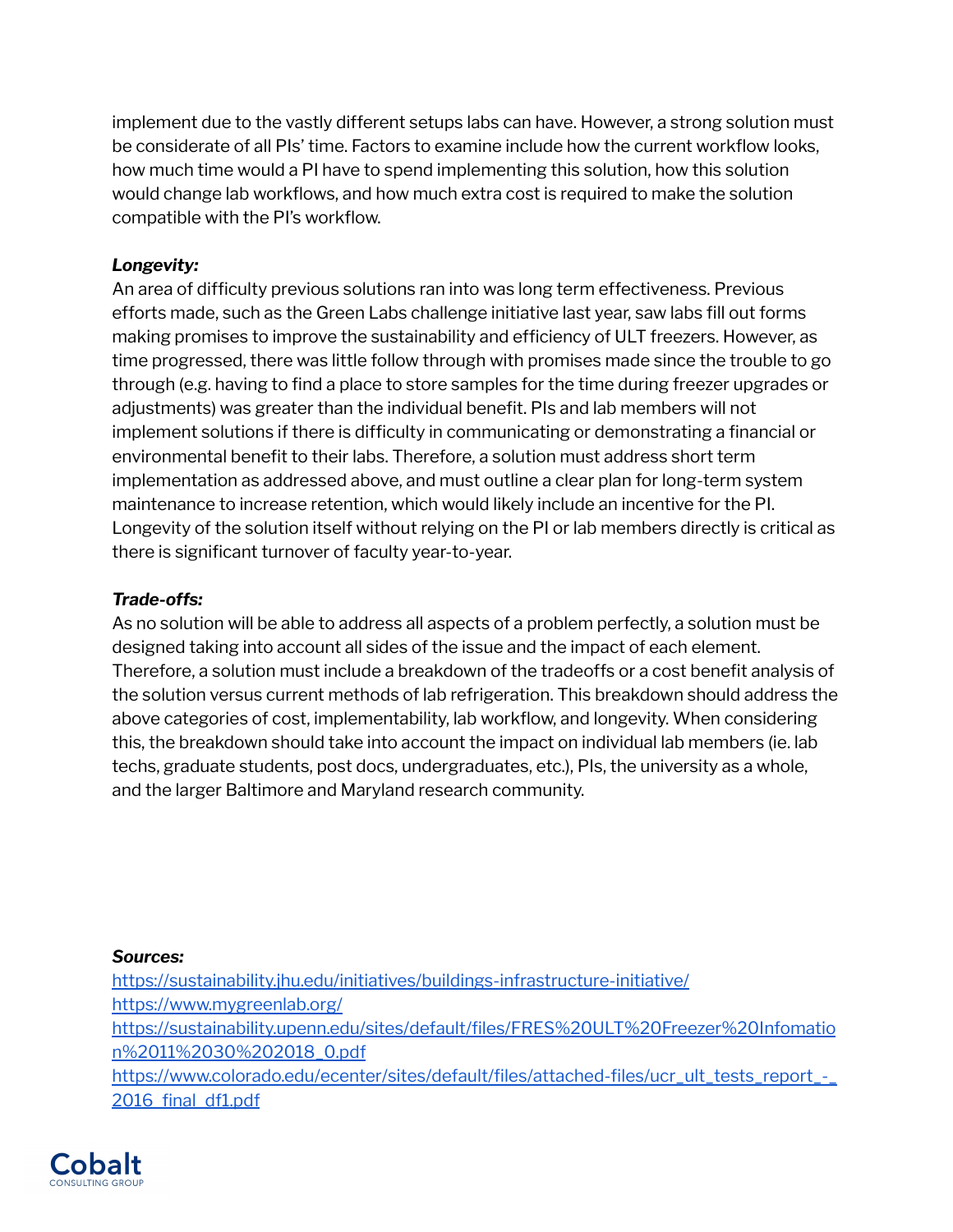## **Cost Benefit Framework**

|                                                         | Costs           |
|---------------------------------------------------------|-----------------|
| Category                                                | Total           |
| <b>Initial Solution Installation</b>                    |                 |
| Long-Term Solution Maintenance                          |                 |
| Disruptions to PI Workflow                              |                 |
| Cost to JHU for Resource Diversion                      |                 |
| <b>Potential Additional Costs</b>                       |                 |
|                                                         | <b>Benefits</b> |
| Category                                                | Total           |
| <b>Energy Savings</b>                                   |                 |
| <b>Environmental Benefits</b>                           |                 |
| <b>Reduced Maintenance</b>                              |                 |
| Increase in Lab Space due to Removal of Old<br>Freezers |                 |

Using this framework, create an evaluation of your solution based upon these categories and add categories to the Cost-Benefit Analysis as needed based on your team's solution. [This](https://www.smartsheet.com/expert-guide-cost-benefit-analysis#:~:text=A%20cost%20benefit%20analysis%20(also,subtracting%20the%20costs%20from%20benefits.) is a good resource to read for more information about cost-benefit analyses. Please include a brief justification of each cost and benefit.

## **Submission Format**

- (1) 1 page single spaced
	- (a) 11 font, Times New Roman or Arial
	- (b) Include sources on second page
- (2) 5 minute recorded video presentation
	- (a) Slide deck
	- (b) Include sources slide

**Judging Rubric** Separate File

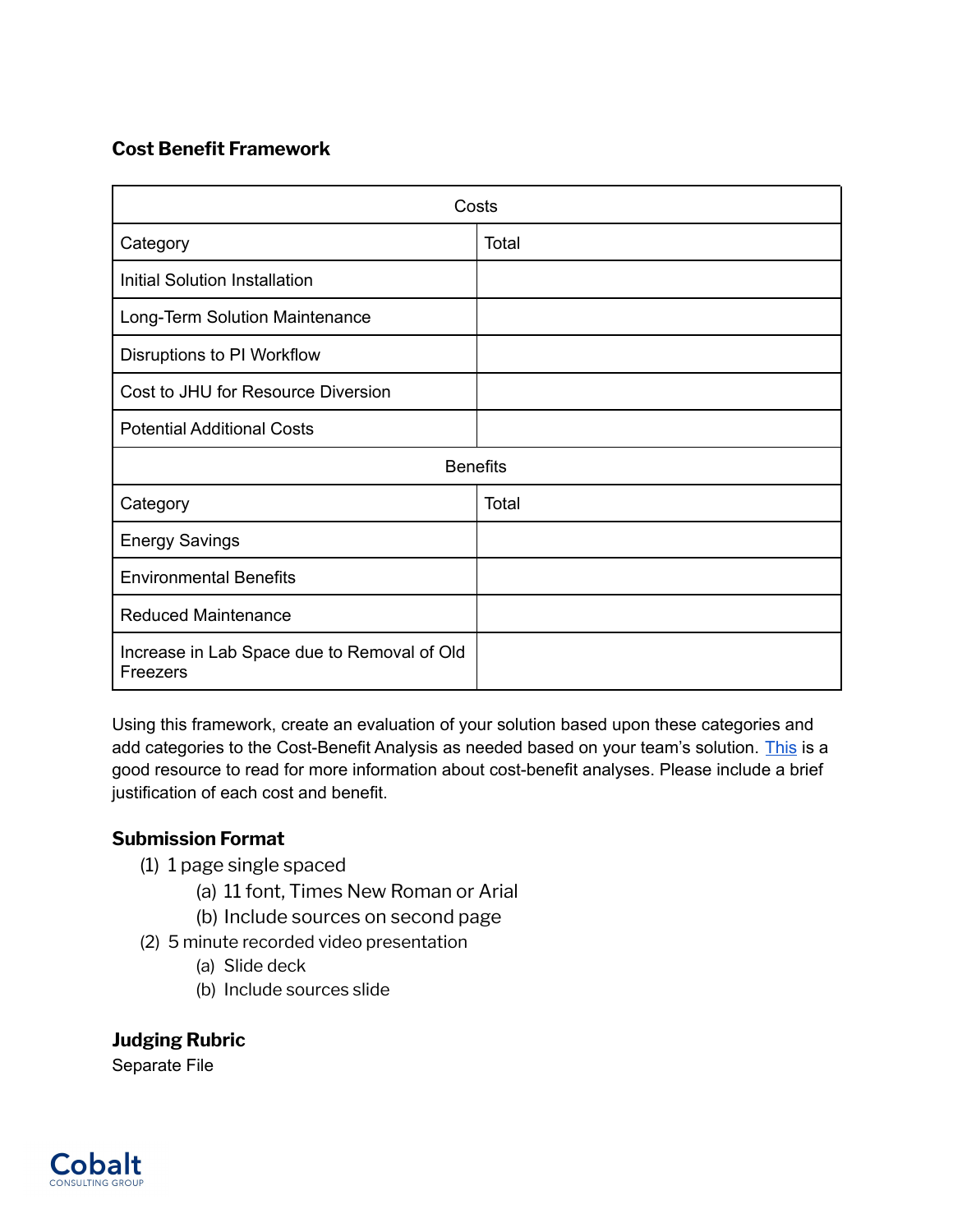## **Appendix**



### **JHU Data for Reference:**

Over the 12 months, more freezers were introduced into the program. In total, 1,008,610 kWh were used. On average, an individual freezer used 566 kWh per month. This resulted in a total energy expenditure of \$90,774.86 over the year for just these select freezers, assuming \$0.09 per kWh.

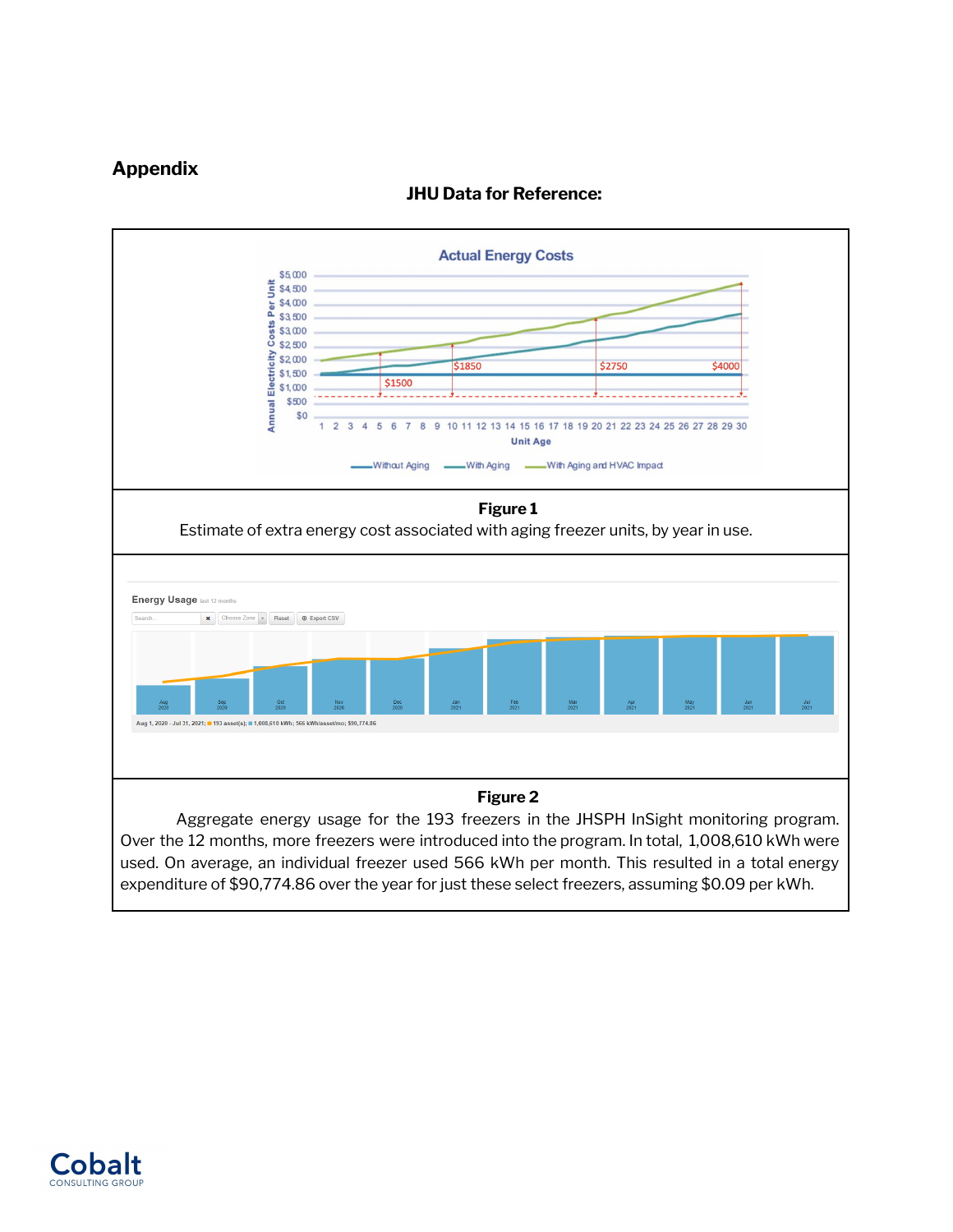| <b>COUNTS</b> | <b>#Freezers</b> |      | <b>Extra energy</b><br>cost/Freezer | <b>Total extra</b><br>annual cost |
|---------------|------------------|------|-------------------------------------|-----------------------------------|
|               | ▼                |      |                                     | $\overline{\phantom{a}}$          |
| $0 - 5yrs$    |                  | 441  |                                     |                                   |
| $5 - 10$ yrs  |                  | 417  | \$1,500                             | \$625,500                         |
| 10-15yrs      |                  | 264  | \$1,850                             | \$488,400                         |
| 15-20yrs      |                  | 183  | \$2,750                             | \$503,250                         |
| $>20$ yrs     |                  | 74   | \$4,000                             | \$296,000                         |
| total         |                  | 1379 |                                     | \$1,913,150                       |

#### **Figure 3**

Extraneous energy costs due to increased inefficiencies as freezers age from a study of freezer use at the Johns Hopkins Hospital. Each year that a freezer is run, efficiency decreases by ~3%. Over time, this leads to extra energy costs on top of the cost of the freezers energy use at maximum efficiency (i.e. the first year). These figures can be used as a small sample for the costs of freezer aging across the university.

| Aug 2020<br>Sep 2020 | Oct 2020<br>Nov 2020                                                                 | Dec 2020<br>Jan 2021      | Mar 2021<br>Feb 2021    | May 2021<br>Apr 2021 | Jun 2021 | Jul 2021 |
|----------------------|--------------------------------------------------------------------------------------|---------------------------|-------------------------|----------------------|----------|----------|
|                      | If I reduce energy on this asset by 5 % I will save 466.28 kWh and \$41.97 per year. |                           |                         |                      |          |          |
|                      |                                                                                      |                           |                         |                      |          |          |
| Month                | kWh/day                                                                              | kWh/ft <sup>3</sup> /year | S/ft <sup>3</sup> /year | kWh/year             | Siyear   | Change   |
| <b>Jul 2021</b>      | 25.72                                                                                | ×.                        | $\sim$                  | 9,387                | \$844.88 | $+0.31%$ |
| Jun 2021             | 25.64                                                                                | $\sim$                    | ×.                      | 9,358                | \$842.25 | $+0.65%$ |
| May 2021             | 25.47                                                                                | $\sim$                    |                         | 9,297                | \$836.79 | $-0.76%$ |
| Apr 2021             | 25.67                                                                                | $\sim$                    | <b>.</b>                | 9,368                | \$843.21 | $-0.43%$ |
| <b>Mar 2021</b>      | 25.78                                                                                | ×.                        |                         | 9,409                | \$846.84 | $+2.04%$ |
|                      | 25.26                                                                                | ×                         |                         | 9,220                | \$829.88 | $-2.10%$ |
| Feb 2021             |                                                                                      |                           |                         |                      |          | $+0.11%$ |
| Jan 2021             | 25.80                                                                                | $\sim$                    | . .                     | 9,418                | \$847.65 |          |
| Dec 2020             | 25.78                                                                                | ÷                         |                         | 9,408                | \$846.74 | $+1.00%$ |
| Nov 2020             | 25.52                                                                                | <b>A</b>                  | <b>1979</b>             | 9,315                | \$838.36 | $+1.09%$ |
| Oct 2020             | 25.24                                                                                | ×.                        | $\sim$                  | 9,214                | \$829.30 | $+0.16%$ |

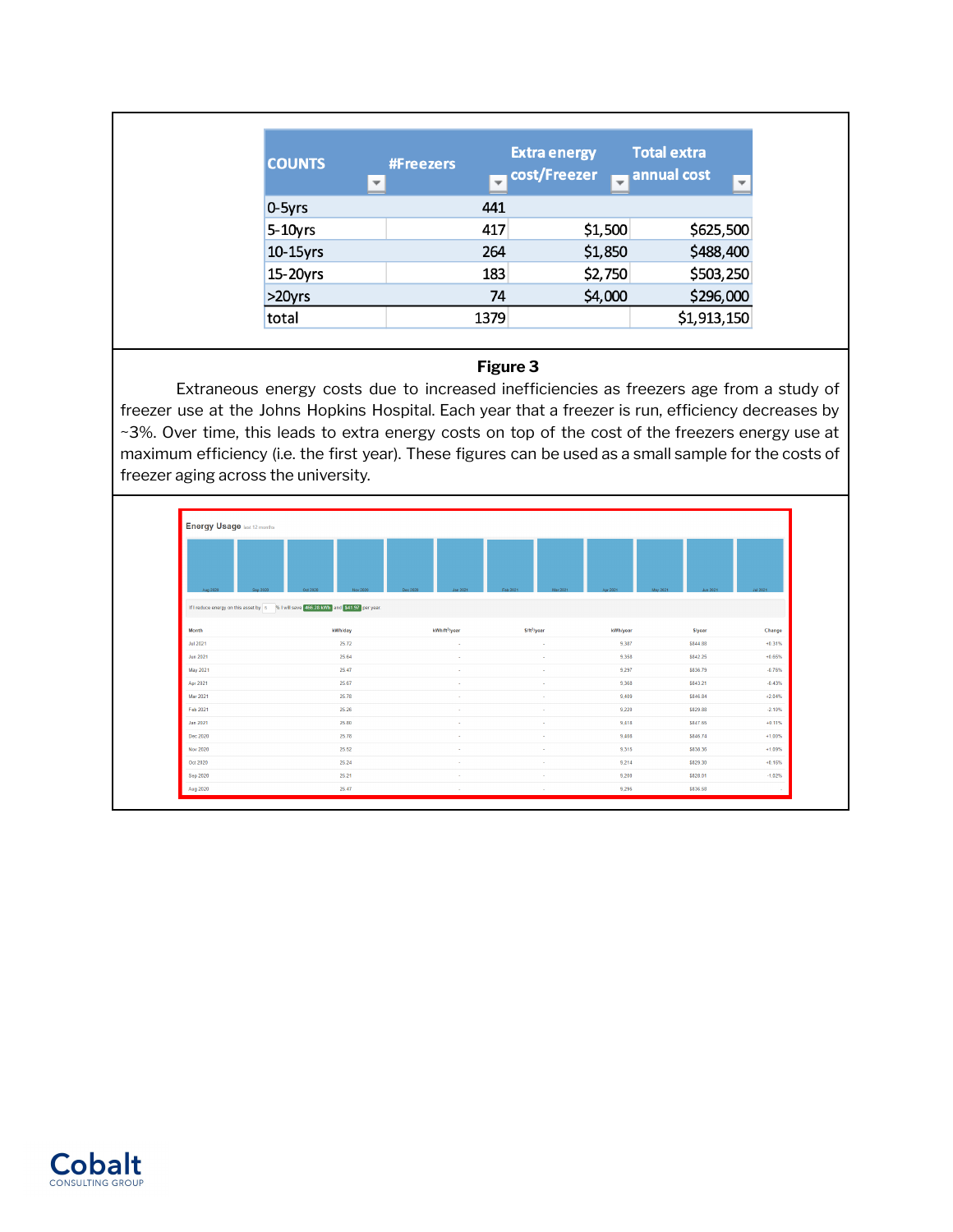|                                                | If I reduce energy on this asset by 5 % I will save 310.62 kWh and \$27.96 per year. |                                     |                                   |                   |                      |                                                                                                                                |
|------------------------------------------------|--------------------------------------------------------------------------------------|-------------------------------------|-----------------------------------|-------------------|----------------------|--------------------------------------------------------------------------------------------------------------------------------|
|                                                |                                                                                      |                                     |                                   |                   |                      |                                                                                                                                |
| Month                                          | kWh/day                                                                              | kWh/ft <sup>3</sup> /year           | S/ft <sup>3</sup> /year           | kWh/year          | Siyear               | Change                                                                                                                         |
| <b>Jul 2021</b><br><b>Jun 2021</b>             | 17.68<br>17.31                                                                       | 267.77<br>262.16                    | \$24.10<br>\$23.59                | 6,453<br>6,318    | \$580.79<br>\$568.63 | $+2.14%$<br>$+1.25%$                                                                                                           |
| May 2021                                       | 17.10                                                                                | 258.93                              | \$23.30                           | 6,240             | \$561.63             | $+0.20%$                                                                                                                       |
| Apr 2021                                       | 17.06                                                                                | 258.43                              | \$23.26                           | 6,228             | \$560.53             | $-2.43%$                                                                                                                       |
| Mar 2021                                       | 17.49                                                                                | 264.87                              | \$23.84                           | 6,383             | \$574.51             | $-0.29%$                                                                                                                       |
| Feb 2021                                       | 17.54                                                                                | 265.64                              | \$23.91                           | 6,402             | \$576.18             | $+3.92%$                                                                                                                       |
| Jan 2021                                       | 16.88                                                                                | 255.62                              | \$23.01                           | 6,160             | \$554.44             | $-1.61%$                                                                                                                       |
| Dec 2020                                       | 17.15                                                                                | 259.79                              | \$23.38                           | 6,260             | \$563.49             | +3.36%                                                                                                                         |
| Nov 2020                                       | 16.60                                                                                | 251.36                              | \$22.62                           | 6,057             | \$545.19             | $+1.60%$                                                                                                                       |
| Oct 2020                                       | 16.33                                                                                | 247.40                              | \$22.27                           | 5,962             | \$536.60             | $+2.01%$                                                                                                                       |
| Sep 2020                                       | 16.01                                                                                | 242.52                              | \$21.83                           | 5,844             | \$526.03             | -9.90%                                                                                                                         |
|                                                |                                                                                      | 269.17                              | \$24.22                           | 6,486             | \$583.82             |                                                                                                                                |
| Aug 2020<br><b>Energy Usage last 12 months</b> | 17.77                                                                                |                                     |                                   |                   |                      |                                                                                                                                |
|                                                |                                                                                      |                                     |                                   |                   |                      |                                                                                                                                |
|                                                |                                                                                      |                                     |                                   |                   |                      |                                                                                                                                |
|                                                |                                                                                      |                                     |                                   |                   |                      |                                                                                                                                |
|                                                | If I reduce energy on this asset by 5 % I will save 140.39 kWh and \$12.63 per year. |                                     |                                   |                   |                      |                                                                                                                                |
| Month                                          |                                                                                      |                                     |                                   |                   |                      |                                                                                                                                |
| <b>Jul 2021</b>                                | kWh/day<br>7.39                                                                      | kWh/ft <sup>3</sup> /year<br>107.96 | S/ft <sup>3</sup> /year<br>\$9.72 | kWh/year<br>2,699 | Siyear<br>\$242.91   |                                                                                                                                |
| Jun 2021                                       | 7.34                                                                                 | 107.12                              | \$9.64                            | 2,678             | \$241.02             |                                                                                                                                |
| <b>May 2021</b>                                | 7.39                                                                                 | 107.91                              | \$9.71                            | 2,697             | \$242.81             |                                                                                                                                |
| Apr 2021                                       | 7.54                                                                                 | 110.11                              | \$9.91                            | 2,752             | \$247.76             |                                                                                                                                |
| Mar 2021                                       | 7.59                                                                                 | 110.75                              | \$9.97                            | 2,768             | \$249.18             |                                                                                                                                |
| Feb 2021                                       | 7.68                                                                                 | 112.11                              | \$10.09                           | 2,802             | \$252.24             |                                                                                                                                |
| <b>Jan 2021</b>                                | 7.76                                                                                 | 113.29                              | \$10.20                           | 2,832             | \$254.91             |                                                                                                                                |
| Dec 2020                                       | 7.80                                                                                 | 113.91                              | \$10.25                           | 2,847             | \$256.29             |                                                                                                                                |
| Nov 2020                                       | 7.76                                                                                 | 113.32                              | \$10.20                           | 2,832             | \$254.97             |                                                                                                                                |
| Oct 2020                                       | 8.21                                                                                 | 119.92                              | \$10.79                           | 2.997             | \$269.81             | Change<br>$+0.79%$<br>$-0.74%$<br>$-2.00%$<br>$-0.57%$<br>$-1.21%$<br>$-1.05%$<br>$-0.54%$<br>$+0.62%$<br>$-5.50%$<br>$+2.21%$ |
| Sep 2020                                       | 8.04                                                                                 | 117.33                              | \$10.56                           | 2,933             | \$263.99             | $+2.38%$                                                                                                                       |

Energy consumption data from a low, medium, and high efficiency freezer unit in the InSight monitoring program.